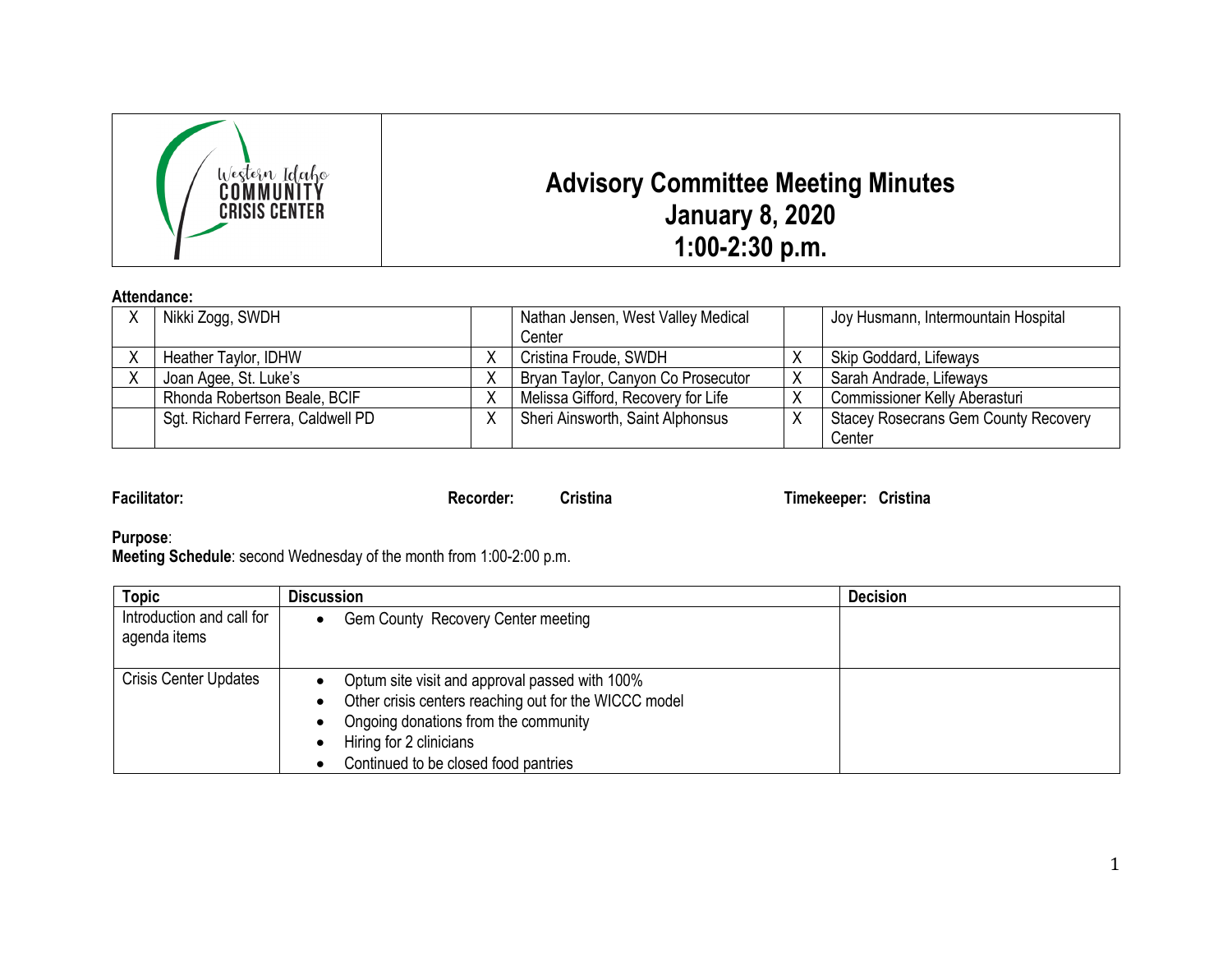|                                               | Pitching opportunity to work with local ERs to streamline process for ER and<br>$\bullet$<br>Psych unit to crisis center as a step down<br>Working to improve daily census<br>$\bullet$<br>Monthly census numbers were requested for every meeting, 50 were reported<br>$\bullet$<br>Reporting on how the crisis center is used might be helpful since daily census<br>numbers are low and there are many other services offered at the crisis center<br>to help tell a whole story.<br>Heather requesting client feedback<br>Skip shared that feedback is provided by clients in the survey<br>$\bullet$<br>Sarah shared a story of recovery from someone who brought in a friend to the<br>crisis center. Liz will be working to document story<br>Added crisis center to Psychiatric Bed Unit System<br>$\bullet$<br>Sarah will be working to add to the EHR if the client was referred from the bed<br>$\bullet$<br>system<br>Billing to Optum was submitted<br>$\bullet$<br>During Optum site review there was an incident in the parking lot<br>$\bullet$ |  |
|-----------------------------------------------|-----------------------------------------------------------------------------------------------------------------------------------------------------------------------------------------------------------------------------------------------------------------------------------------------------------------------------------------------------------------------------------------------------------------------------------------------------------------------------------------------------------------------------------------------------------------------------------------------------------------------------------------------------------------------------------------------------------------------------------------------------------------------------------------------------------------------------------------------------------------------------------------------------------------------------------------------------------------------------------------------------------------------------------------------------------------|--|
| Outreach & Marketing                          | Cristina provided updates on finished outreach and marketing materials<br>$\bullet$<br>Lifeways proved a budget for postcard and brochures<br>$\bullet$<br>Lifeways has completed the website, and will work on ads<br>$\bullet$<br>Group reviewed brochures<br>Group reviewed flyer and provided updates<br>$\bullet$<br>CPD Spanish script was completed and emailed to Sgt. Ferrera<br>$\bullet$<br>Health Alert was also reviewed and feedback was provided<br>$\bullet$<br>Edits were made as a group to marketing materials<br>$\bullet$<br>Discussed Optum funding marketing and stated Heather would pursue funding<br>$\bullet$<br>request<br>Nikki brought up advertising in movie theatres<br>$\bullet$<br>Lifeways provided quotes for mailers and brochures<br>$\bullet$                                                                                                                                                                                                                                                                           |  |
| <b>Crisis Center</b><br>Needs/Issues/Concerns | Dryer needs maintenance, back up in basement<br>$\bullet$<br>Needs 2 part-time or fulltime clinician for nights and weekends<br>$\bullet$                                                                                                                                                                                                                                                                                                                                                                                                                                                                                                                                                                                                                                                                                                                                                                                                                                                                                                                       |  |
| <b>Sustainability Update</b>                  | Nikki discussed conversation with Dennis from Optum he had information for<br>$\bullet$<br>billing for telehealth will follow up with Sarah to arrange that<br>Nikki discussed judge Petty was here last month and talked to Rep<br>Youngblood and director of corrections conversations to work towards<br>transitional maybe some good partnerships there Nikki will connect them                                                                                                                                                                                                                                                                                                                                                                                                                                                                                                                                                                                                                                                                             |  |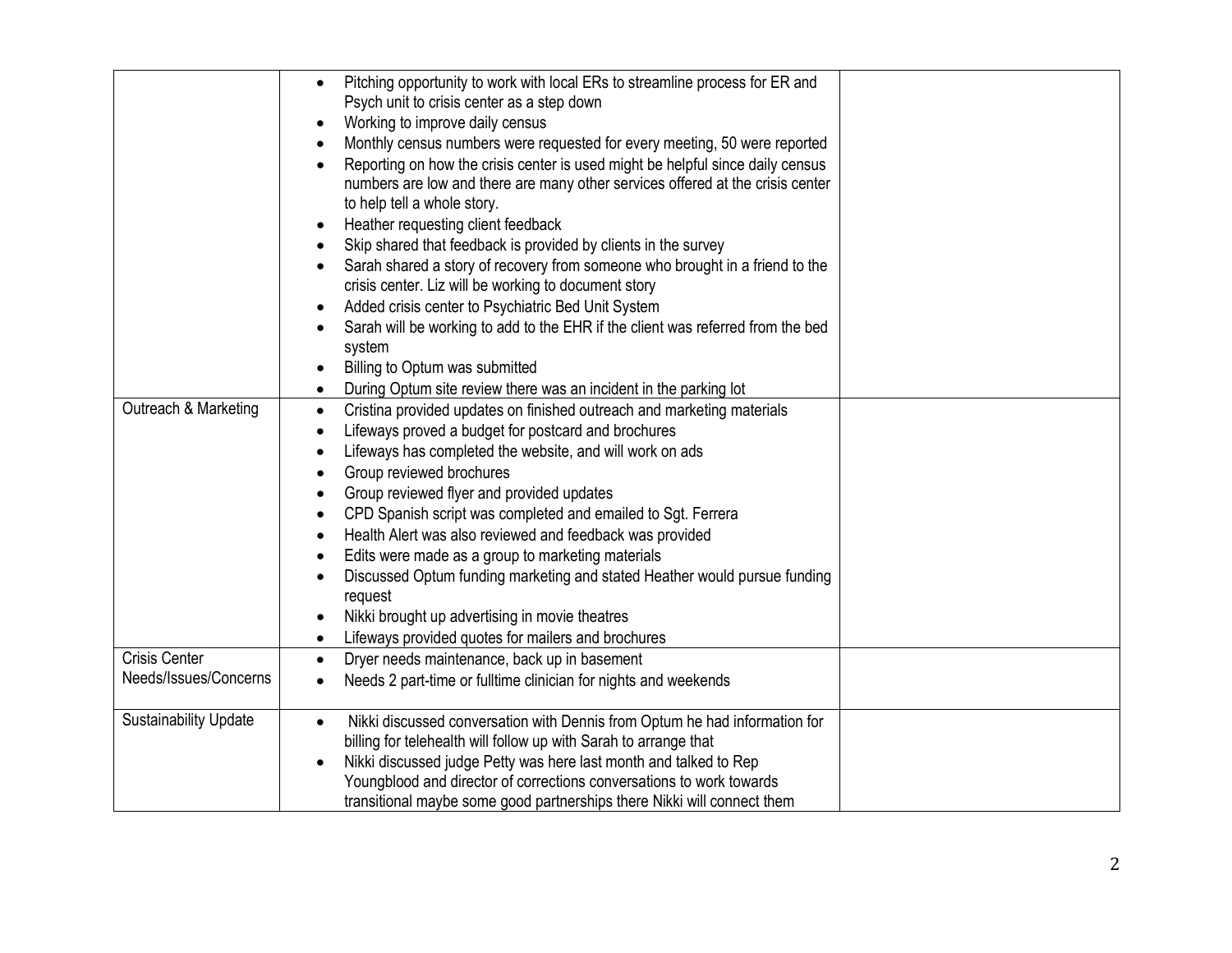|                                      | IDOC discharge planners would be a good presentation also<br>$\bullet$<br>Cristina asked Sheri and Joan on how we could get data from hospitals on<br>$\bullet$<br>how we can track BH admittance information into ER<br>30-day readmission data for BH<br>$\circ$<br>Cristina discussed Lifeway's plan to meet with West Valley on having the<br>$\bullet$<br>crisis center be part of the discharge plan for BH discharges from ER and<br>Psych unit<br>St. Luke's will work with Lifeways on this discharge plan also<br>$\circ$<br>Sheri from Saint Alphonsus will come back with contact information<br>$\circ$<br>Heather asked about Valor or Weiser Memorial partnerships. Sarah will follow<br>$\bullet$<br>up on those relationships |  |
|--------------------------------------|------------------------------------------------------------------------------------------------------------------------------------------------------------------------------------------------------------------------------------------------------------------------------------------------------------------------------------------------------------------------------------------------------------------------------------------------------------------------------------------------------------------------------------------------------------------------------------------------------------------------------------------------------------------------------------------------------------------------------------------------|--|
| <b>Gem County Recovery</b><br>Center | Cristina went out to meet with staff at recovery center because it was<br>$\bullet$<br>identified as a bright spot in the community<br>That morning 2 people came in in need of the crisis center<br>$\bullet$<br>Stacey asked if there could be agreements set up to communicate about<br>$\bullet$<br>patients if they are referred from recovery center<br>Stacey discussed how the crisis center and recovery center could better<br>$\bullet$<br>partner up in Gem County<br>Lifeways will work with the recovery center on potential partnerships<br>$\circ$<br>Stacey would like to return to talk about what they do at the recovery center<br>with more depth                                                                         |  |
| Action Items                         | Monthly census numbers provided at each meeting<br>$\bullet$<br>Group will email edits by January 10th<br>$\bullet$<br>Review health alert and email Cristina<br>$\bullet$<br>Schedule contract amendment workgroup<br>$\bullet$<br>Email Cristina agenda items<br>$\bullet$<br>Stacy will be added to the advisory committee distribution list                                                                                                                                                                                                                                                                                                                                                                                                |  |

## **Next Meeting**

| Date/Time:   | February 12, 2020 from 1:00-2:30 p.m.                      |
|--------------|------------------------------------------------------------|
| Location:    | SWDH, 13307 Miami Lane, Caldwell in Gunderson Room or Zoom |
| Facilitator: | Cristina Froude                                            |
| Recorder:    | Cristina Froude l                                          |
| Agenda:      |                                                            |
|              |                                                            |